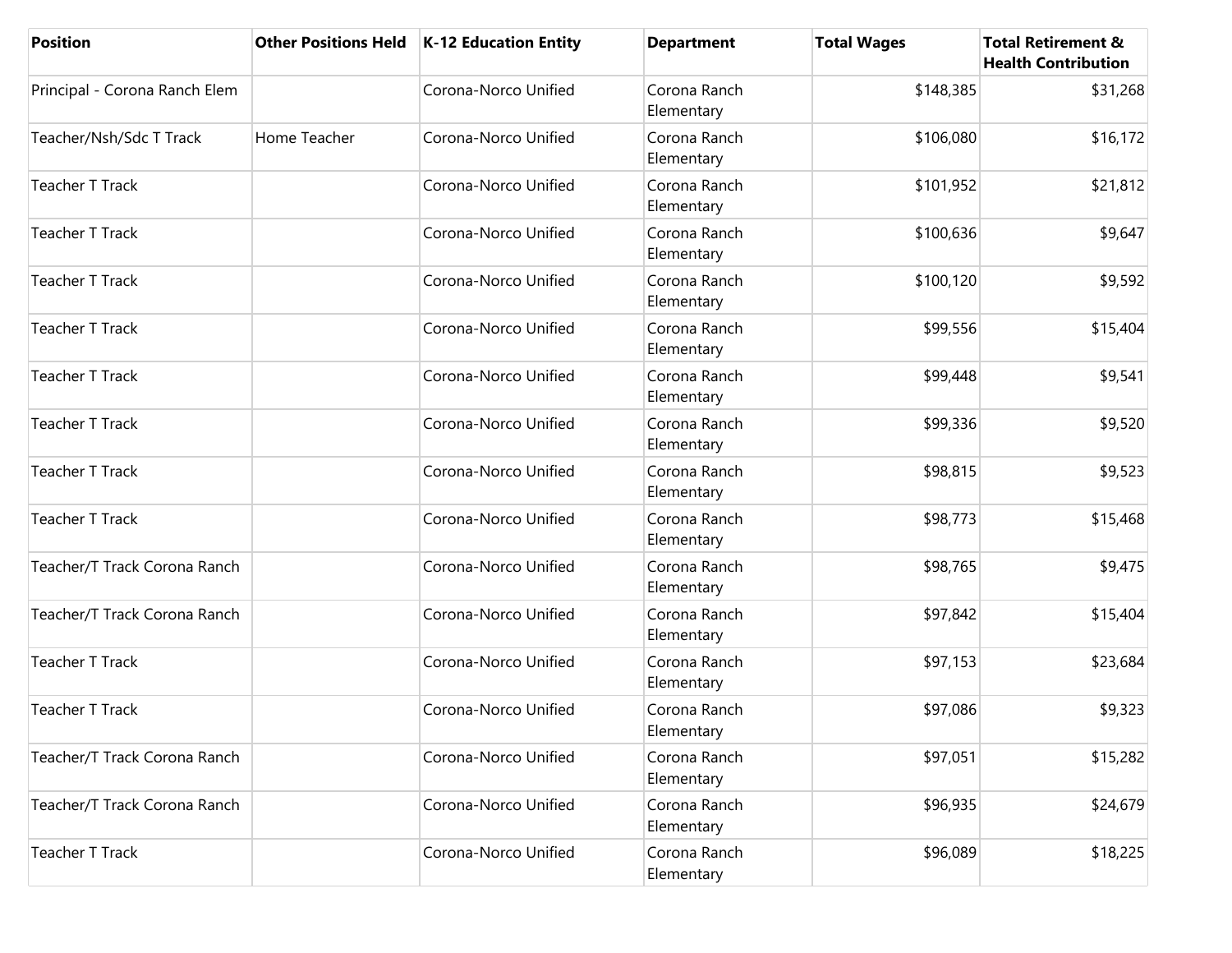| Teacher/T Track Corona Ranch  | Corona-Norco Unified | Corona Ranch<br>Elementary | \$96,006 | \$13,160 |
|-------------------------------|----------------------|----------------------------|----------|----------|
| Teacher T Track               | Corona-Norco Unified | Corona Ranch<br>Elementary | \$95,308 | \$15,090 |
| Teacher/T Track Corona Ranch  | Corona-Norco Unified | Corona Ranch<br>Elementary | \$94,969 | \$15,294 |
| Asst. Principal Corona Ranch  | Corona-Norco Unified | Corona Ranch<br>Elementary | \$93,653 | \$25,720 |
| Teacher/T Track Corona Ranch  | Corona-Norco Unified | Corona Ranch<br>Elementary | \$93,028 | \$19,394 |
| <b>Teacher T Track</b>        | Corona-Norco Unified | Corona Ranch<br>Elementary | \$92,915 | \$19,824 |
| <b>Teacher T Track</b>        | Corona-Norco Unified | Corona Ranch<br>Elementary | \$91,818 | \$19,467 |
| Teacher/T Track Corona Ranch  | Corona-Norco Unified | Corona Ranch<br>Elementary | \$91,792 | \$19,035 |
| <b>Teacher T Track</b>        | Corona-Norco Unified | Corona Ranch<br>Elementary | \$91,353 | \$19,027 |
| Teacher/T Track Corona Ranch  | Corona-Norco Unified | Corona Ranch<br>Elementary | \$90,517 | \$21,796 |
| Teacher/Nsh/Sdc T Track       | Corona-Norco Unified | Corona Ranch<br>Elementary | \$90,436 | \$8,669  |
| Res Spec/T Track Corona Ranch | Corona-Norco Unified | Corona Ranch<br>Elementary | \$89,574 | \$22,917 |
| Res Spec/T Track Corona Ranch | Corona-Norco Unified | Corona Ranch<br>Elementary | \$89,013 | \$13,397 |
| <b>Teacher T Track</b>        | Corona-Norco Unified | Corona Ranch<br>Elementary | \$88,895 | \$22,781 |
| <b>Teacher T Track</b>        | Corona-Norco Unified | Corona Ranch<br>Elementary | \$88,211 | \$14,431 |
| Teacher/T Track Corona Ranch  | Corona-Norco Unified | Corona Ranch<br>Elementary | \$87,567 | \$23,675 |
| Teacher T Track               | Corona-Norco Unified | Corona Ranch<br>Elementary | \$86,804 | \$10,709 |
| Teacher/T Track Corona Ranch  | Corona-Norco Unified | Corona Ranch<br>Elementary | \$85,889 | \$13,964 |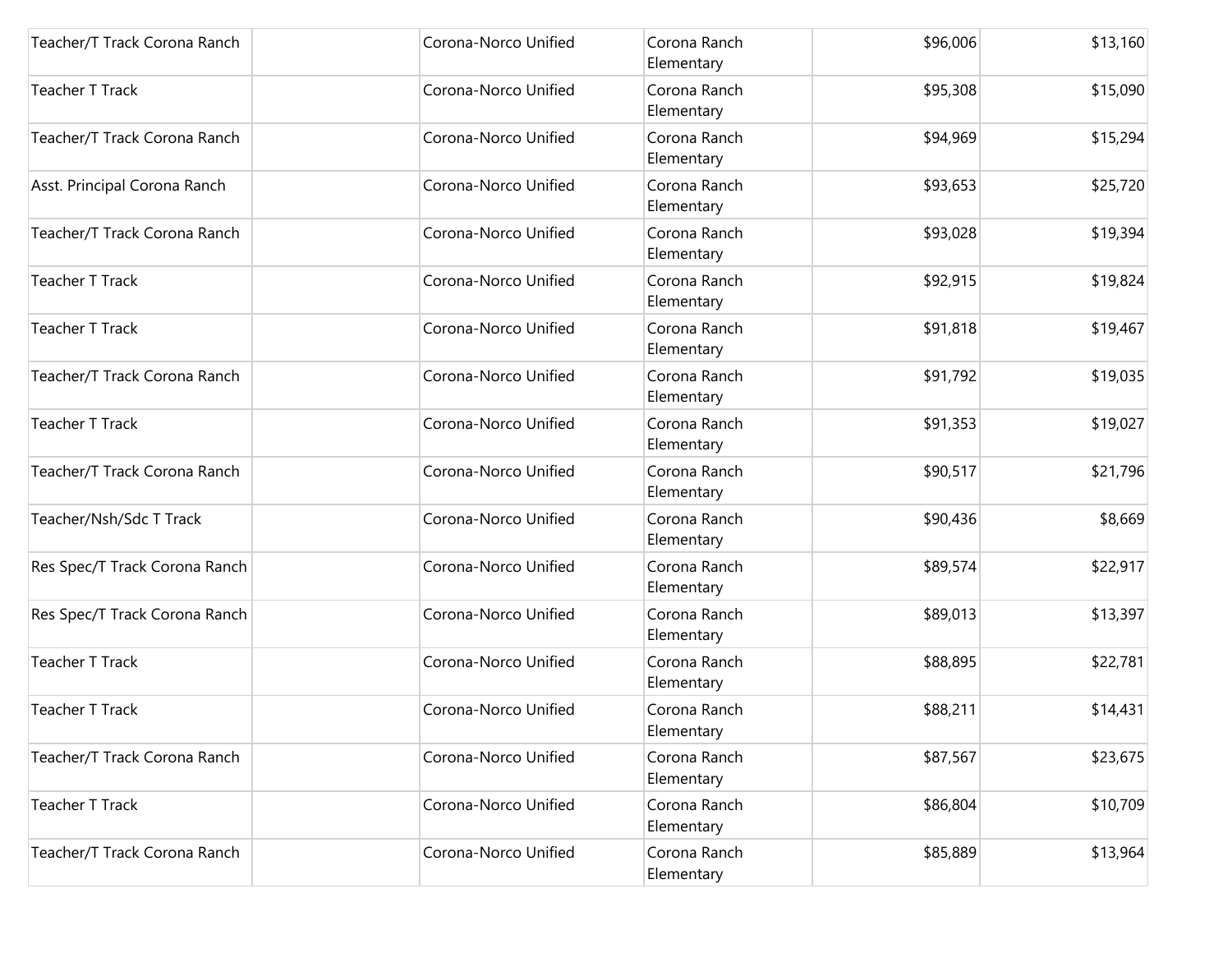| Teacher/T Track Corona Ranch       |                                  | Corona-Norco Unified | Corona Ranch<br>Elementary | \$79,635 | \$14,086 |
|------------------------------------|----------------------------------|----------------------|----------------------------|----------|----------|
| Teacher/T Track Corona Ranch       |                                  | Corona-Norco Unified | Corona Ranch<br>Elementary | \$79,171 | \$13,628 |
| Teacher/Nsh/Sdc T Track            | Home Teacher                     | Corona-Norco Unified | Corona Ranch<br>Elementary | \$71,729 | \$17,457 |
| <b>Teacher T Track</b>             |                                  | Corona-Norco Unified | Corona Ranch<br>Elementary | \$70,550 | \$21,257 |
| <b>Teacher T Track</b>             |                                  | Corona-Norco Unified | Corona Ranch<br>Elementary | \$58,607 | \$5,686  |
| Head Custodian I                   |                                  | Corona-Norco Unified | Corona Ranch<br>Elementary | \$53,767 | \$11,587 |
| Teacher/T Track Corona Ranch       |                                  | Corona-Norco Unified | Corona Ranch<br>Elementary | \$53,164 | \$8,901  |
| School Secretary II                |                                  | Corona-Norco Unified | Corona Ranch<br>Elementary | \$43,952 | \$17,808 |
| Clerk Typist II                    |                                  | Corona-Norco Unified | Corona Ranch<br>Elementary | \$39,521 | \$10,638 |
| Custodian                          |                                  | Corona-Norco Unified | Corona Ranch<br>Elementary | \$38,919 | \$10,047 |
| Custodian                          |                                  | Corona-Norco Unified | Corona Ranch<br>Elementary | \$38,490 | \$4,527  |
| Teacher/T Track Corona Ranch       |                                  | Corona-Norco Unified | Corona Ranch<br>Elementary | \$38,105 | \$8,038  |
| Teacher/T Track Corona Ranch       |                                  | Corona-Norco Unified | Corona Ranch<br>Elementary | \$35,878 | \$16,672 |
| Teacher/T Track Corona Ranch       | Certificated Leave Of<br>Absence | Corona-Norco Unified | Corona Ranch<br>Elementary | \$35,779 | \$3,177  |
| Teacher/T Track Corona Ranch       |                                  | Corona-Norco Unified | Corona Ranch<br>Elementary | \$34,351 | \$3,686  |
| Unit Lead I                        |                                  | Corona-Norco Unified | Corona Ranch<br>Elementary | \$32,467 | \$9,304  |
| Para educator-Special<br>Education |                                  | Corona-Norco Unified | Corona Ranch<br>Elementary | \$27,892 | \$3,239  |
| Library Clerk                      | Inst Asst Sub-Perm<br>Employee   | Corona-Norco Unified | Corona Ranch<br>Elementary | \$25,232 | \$8,456  |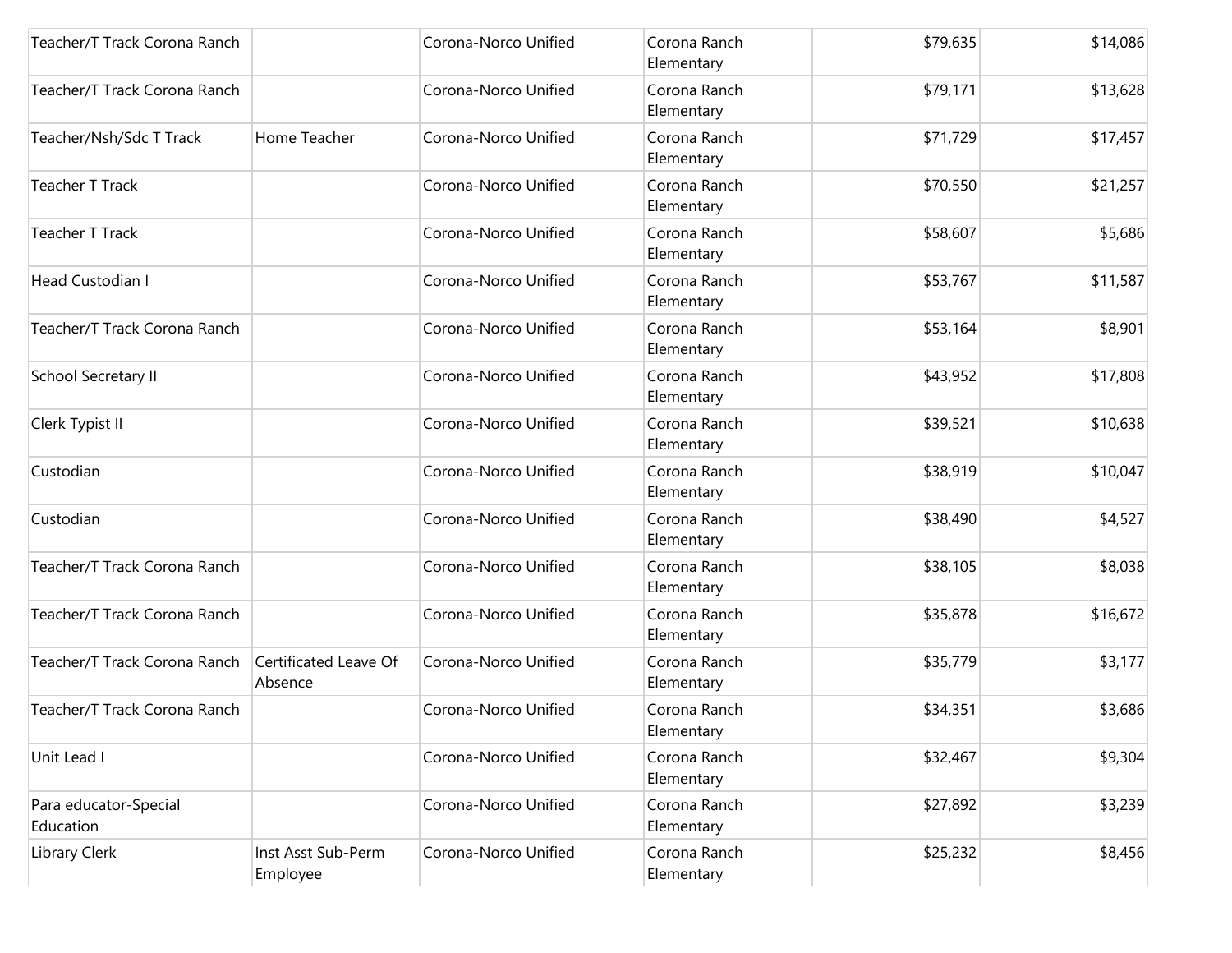| Para educator-Special<br>Education |                                   | Corona-Norco Unified | Corona Ranch<br>Elementary | \$24,733 | \$8,465 |
|------------------------------------|-----------------------------------|----------------------|----------------------------|----------|---------|
| Para educator-Special<br>Education | Para educator -<br>Substitute     | Corona-Norco Unified | Corona Ranch<br>Elementary | \$23,799 | \$2,800 |
| Clerk Typist II                    |                                   | Corona-Norco Unified | Corona Ranch<br>Elementary | \$23,577 | \$1,908 |
| Para educator-Special<br>Education |                                   | Corona-Norco Unified | Corona Ranch<br>Elementary | \$22,707 | \$7,740 |
| Para educator-Special<br>Education |                                   | Corona-Norco Unified | Corona Ranch<br>Elementary | \$22,002 | \$350   |
| Para educator-Special<br>Education |                                   | Corona-Norco Unified | Corona Ranch<br>Elementary | \$20,745 | \$2,909 |
| Para educator-Special<br>Education |                                   | Corona-Norco Unified | Corona Ranch<br>Elementary | \$18,780 | \$7,698 |
| Clerk Typist II                    | Clerk Typist-Sub Perm<br>Employee | Corona-Norco Unified | Corona Ranch<br>Elementary | \$17,074 | \$0     |
| Para educator-Special Ed           | Para educator -<br>Substitute     | Corona-Norco Unified | Corona Ranch<br>Elementary | \$16,969 | \$7,495 |
| <b>Health Clerk</b>                |                                   | Corona-Norco Unified | Corona Ranch<br>Elementary | \$15,788 | \$0     |
| Para educator-Special<br>Education |                                   | Corona-Norco Unified | Corona Ranch<br>Elementary | \$14,619 | \$7,204 |
| Cafeteria Assistant I              |                                   | Corona-Norco Unified | Corona Ranch<br>Elementary | \$13,310 | \$0     |
| Para educator/Academic             |                                   | Corona-Norco Unified | Corona Ranch<br>Elementary | \$12,192 | \$0     |
| Cafeteria Assistant I              |                                   | Corona-Norco Unified | Corona Ranch<br>Elementary | \$10,615 | \$0     |
| Para educator/Bilingual            |                                   | Corona-Norco Unified | Corona Ranch<br>Elementary | \$9,698  | \$1,145 |
| Noon Supervisor                    |                                   | Corona-Norco Unified | Corona Ranch<br>Elementary | \$6,163  | \$0     |
| Noon Supervisor                    | Para educator -<br>Substitute     | Corona-Norco Unified | Corona Ranch<br>Elementary | \$5,015  | \$0     |
| Noon Supervisor                    |                                   | Corona-Norco Unified | Corona Ranch<br>Elementary | \$4,951  | \$0     |